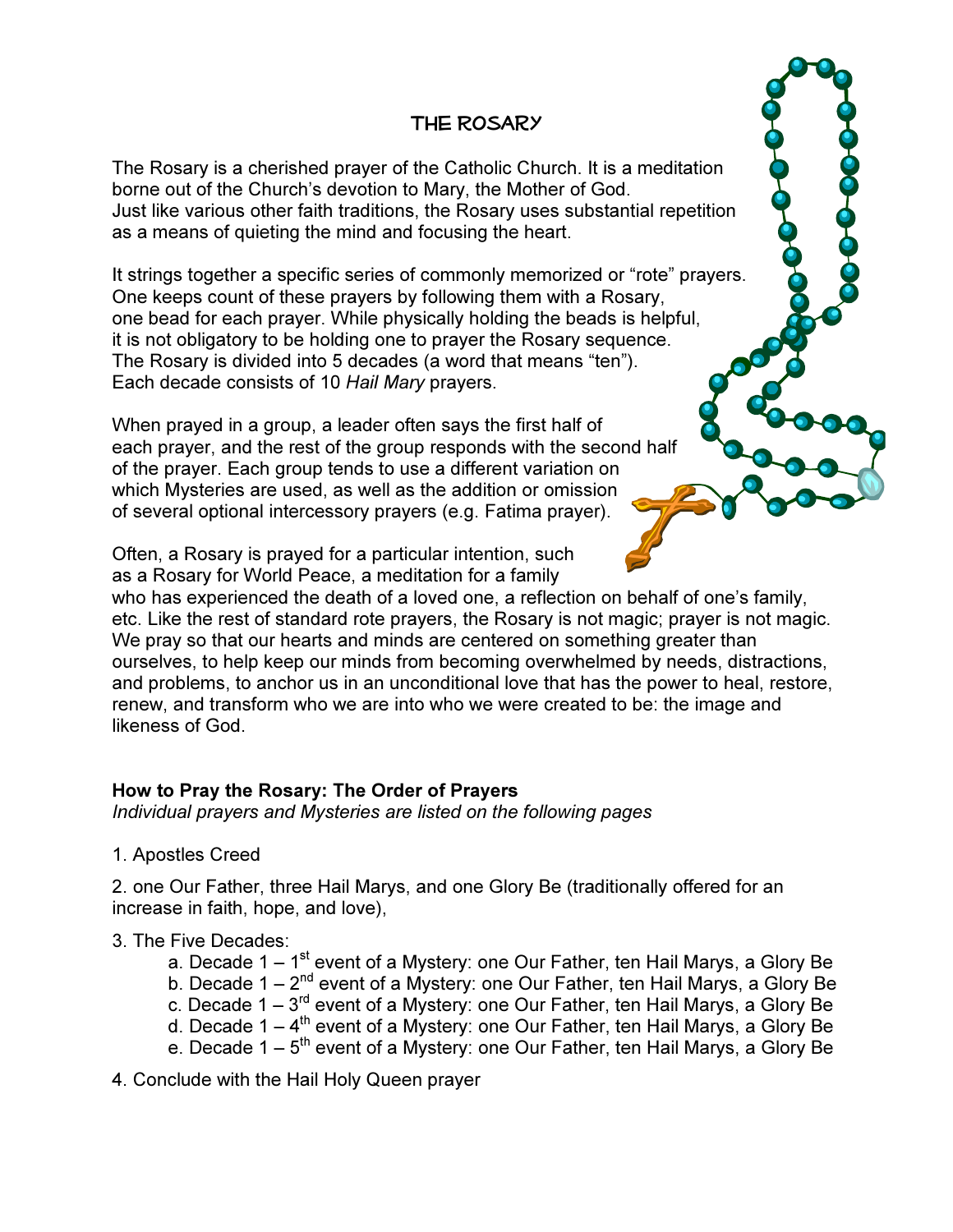### Individual Prayers of the Rosary

### THE APOSTLE'S CREED

I believe in God, the Father Almighty, Creator of heaven and earth; and in Jesus Christ, His only Son, our Lord: Who was conceived by the Holy Spirit, born of the Virgin Mary; suffered under Pontius Pilate, was crucified, died and was buried. He descended into hell; the third day He rose again from the dead; He ascended into heaven, is seated at the right hand of God the Father Almighty; from there He shall come to judge the living and the dead. I believe in the Holy Spirit, the Holy Catholic Church, the communion of Saints, the forgiveness of sins, the resurrection of the body, and life everlasting. Amen.

#### OUR FATHER

Our Father, Who art in heaven, hallowed be Thy name; Thy kingdom come; Thy will be done on earth as it is in heaven. Give us this day our daily bread; and forgive us our trespasses as we forgive those who trespass against us; and lead us not into temptation, but deliver us from evil. Amen.

#### HAIL MARY

Hail Mary, full of grace. The Lord is with thee. Blessed art thou among women, and blessed is the fruit of thy womb, Jesus. Holy Mary, Mother of God, pray for us sinners, now and at the hour of our death, Amen.

#### GLORY BE

Glory be to the Father, and to the Son, and to the Holy Spirit, as it was in the beginning, is now, and ever shall be, world without end. Amen.

#### *Fatima Prayer (optional)*

*O my Jesus, forgive us of our sins. Save us from the fires of hell. Lead all souls into heaven, especially those in most need of thy mercy.* 

#### HAIL HOLY QUEEN

Hail, holy Queen, Mother of mercy, our life, our sweetness and our hope. To thee do we cry, poor banished children of Eve: to thee do we send up our sighs, mourning and weeping in this valley of tears. Turn then, most gracious Advocate, thine eyes of mercy toward us, and after this our exile, show unto us the blessed fruit of thy womb, Jesus. O clement, O loving, O sweet Virgin Mary!

*Leader: Pray for us O Holy Mother of God,*

All: That we may be worthy of the promises of Christ.

#### *(Optional)*

#### *Leader: Let us pray.*

*All: O God whose only begotten Son by his life, death, and Resurrection has purchased for us the rewards of eternal life; grant we beseech thee, that meditating on these mysteries of the Most Holy Rosary of the Blessed Virgin Mary, we may imitate what they contain and obtain what they promise through the same Christ our Lord. Amen.*